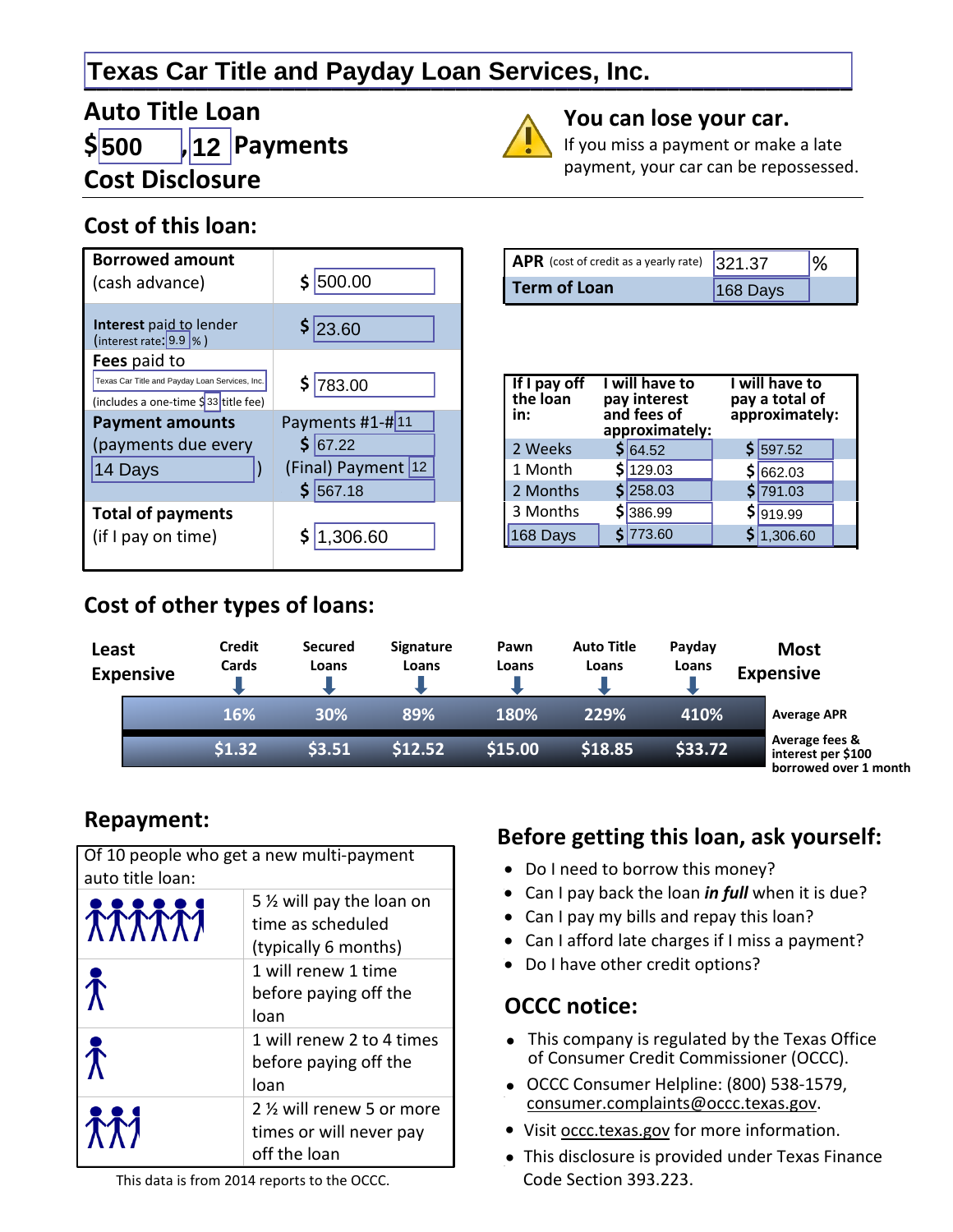# **\_\_\_\_\_\_\_\_\_\_\_\_\_\_\_\_\_\_\_\_\_\_\_\_\_\_\_\_\_\_\_\_\_\_\_\_\_\_\_\_\_\_\_\_\_\_\_\_\_\_\_\_\_\_\_\_\_\_\_\_\_\_ Texas Car Title and Payday Loan Services, Inc.**

# **Auto Title Loan \$ , Payments 1,000 12 Cost Disclosure**

## **Cost of this loan:**



#### **Cost of other types of loans:**

| APR (cost of credit as a yearly rate) 327.96 |          |  |
|----------------------------------------------|----------|--|
| <b>Term of Loan</b>                          | 168 Dave |  |

**You can lose your car.**

If you miss a payment or make a late payment, your car can be repossessed.

168 Days

| If I pay off<br>the loan<br>in: | I will have to<br>pay interest<br>and fees of<br>approximately: | I will have to<br>pay a total of<br>approximately: |  |
|---------------------------------|-----------------------------------------------------------------|----------------------------------------------------|--|
| 2 Weeks                         | \$128.92                                                        | \$1,161.92                                         |  |
| 1 Month                         | \$257.83                                                        | \$ 1,290.83                                        |  |
| 2 Months                        | \$1515.63                                                       | \$1,548.63                                         |  |
| 3 Months                        | \$773.38                                                        | \$ 1,806.38                                        |  |
| $168$ Days                      | \$1,546.39                                                      | \$2,579.39                                         |  |

| Least | <b>Expensive</b> | Credit<br>Cards | <b>Secured</b><br>Loans | <b>Signature</b><br>Loans | Pawn<br>Loans | <b>Auto Title</b><br>Loans | Payday<br>Loans | <b>Most</b><br><b>Expensive</b>                                                 |
|-------|------------------|-----------------|-------------------------|---------------------------|---------------|----------------------------|-----------------|---------------------------------------------------------------------------------|
|       |                  | 16%             | 30%                     | 89%                       | 180%          | 229%                       | 410%            | <b>Average APR</b>                                                              |
|       |                  | \$1.32          | 53.51                   | \$12.52                   | \$15.00       | \$18.85                    | \$33.72         | Average fees &<br>interest per \$100<br>بالإستخدمين الاستحددية المتحدد ومستحيما |

 **borrowed over 1 month** 

## **Repayment:**

| auto title loan:       | Of 10 people who get a new multi-payment                              |
|------------------------|-----------------------------------------------------------------------|
| <b>TATTTI</b>          | 5 % will pay the loan on<br>time as scheduled<br>(typically 6 months) |
| $\hat{\bm{\Lambda}}$   | 1 will renew 1 time<br>before paying off the<br>loan                  |
| $\tilde{\bm{\Lambda}}$ | 1 will renew 2 to 4 times<br>before paying off the<br>loan            |
|                        | 2 1/2 will renew 5 or more<br>times or will never pay<br>off the loan |

#### **Before getting this loan, ask yourself:**

- Do I need to borrow this money?
- Can I pay back the loan *in full* when it is due?
- Can I pay my bills and repay this loan?
- Can I afford late charges if I miss a payment?
- Do I have other credit options?

#### **OCCC notice:**

- This company is regulated by the Texas Office of Consumer Credit Commissioner (OCCC).
- OCCC Consumer Helpline: (800) 538-1579, consumer.complaints@occc.texas.gov.
- Visit occc.texas.gov for more information.
- This disclosure is provided under Texas Finance Code Section 393.223.

This data is from 2014 reports to the OCCC.